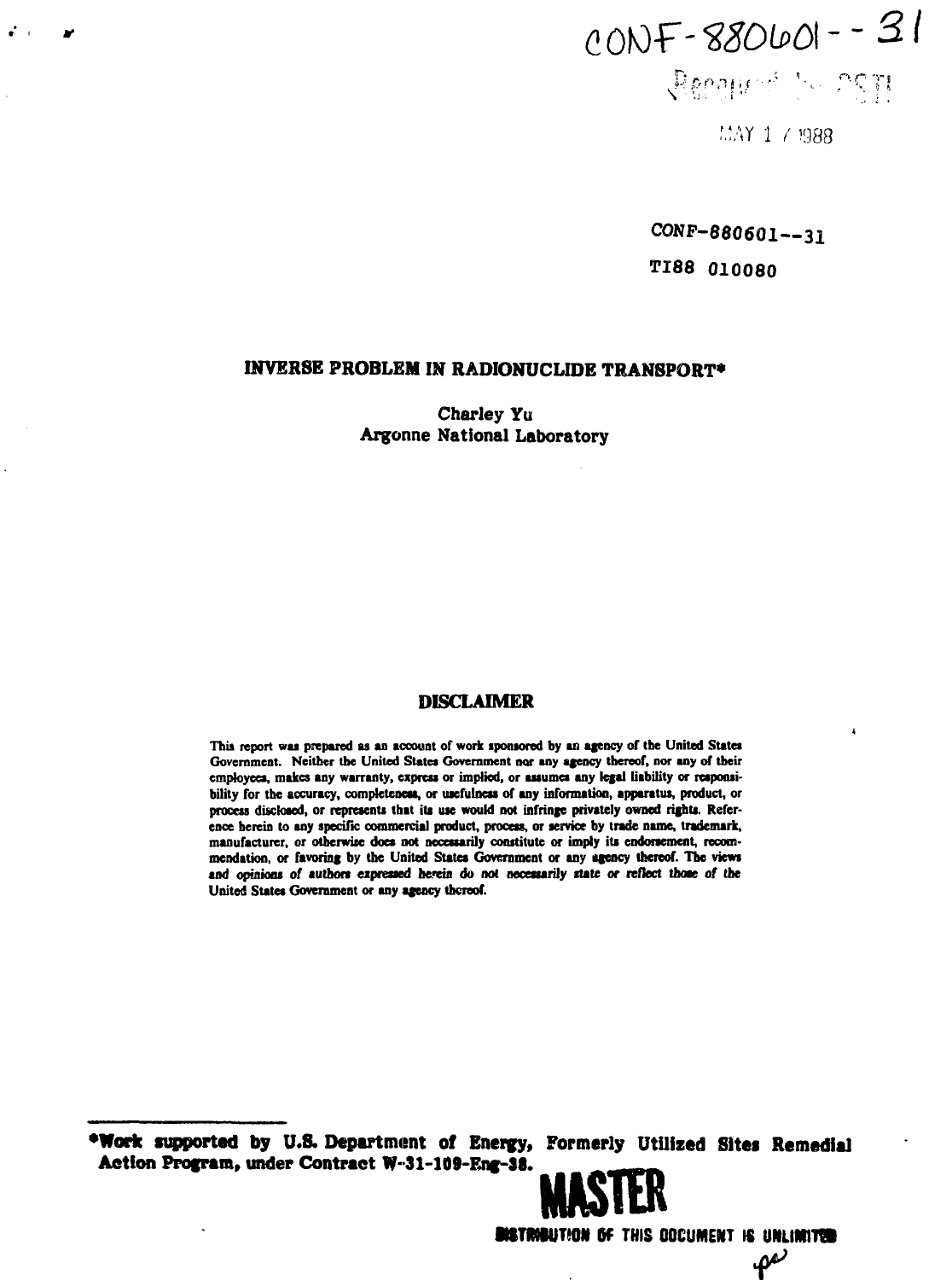# **INVERSE PROBLEM IN RADIONUCLIDE TRANSPORT\***

# **Charley Yu Argonne National Laboratory**

## **INTRODUCTION**

 $\mathbf{r}^*$ 

**The disposal of radioactive waste must comply with the performance objectives set forth in 10 CFR 61 for low-level waste (LLW) and 10 CFR 60 for high-level waste (HLW). To determine probable compliance, the proposed disposal system can be modeled to predict its performance. One of the difficulties encountered in such a study is modeling the migration of radionuclides through a complex geologic medium for the long term. Although many radionuclide transport models exist in the literature, the accuracy of the model prediction is highly dependent on the model parameters used. The problem of using known parameters in a radionuclide transport model to predict radionuclide concentrations is a direct problem (DP)} whereas the reverse of DP, i.e., the parameter identification problem of determining model parameters from known radionuclide concentrations, is called the inverse problem (IP). In this study, a procedure to solve IP is tested, using the regression technique. Several nonlinear regression programs are examined, and the best one is recommended.**

## **METHODOLOGY AND RESULTS**

**A general, one-dimensional nuclide transport model can be written asi\***

$$
\frac{\partial C}{\partial c} = \frac{D}{R_d} \frac{\partial^2 C}{\partial z^2} - \frac{V}{R_d} \frac{\partial C}{\partial z} - \lambda C - \frac{K}{R_d} C + \frac{\dot{H}}{R_d}
$$

**<sup>•</sup>Work supported by U.S. Department of Energy, Formerly Utilized Sites Remedial** Action Program, under Contract W-31-109-Eng-38.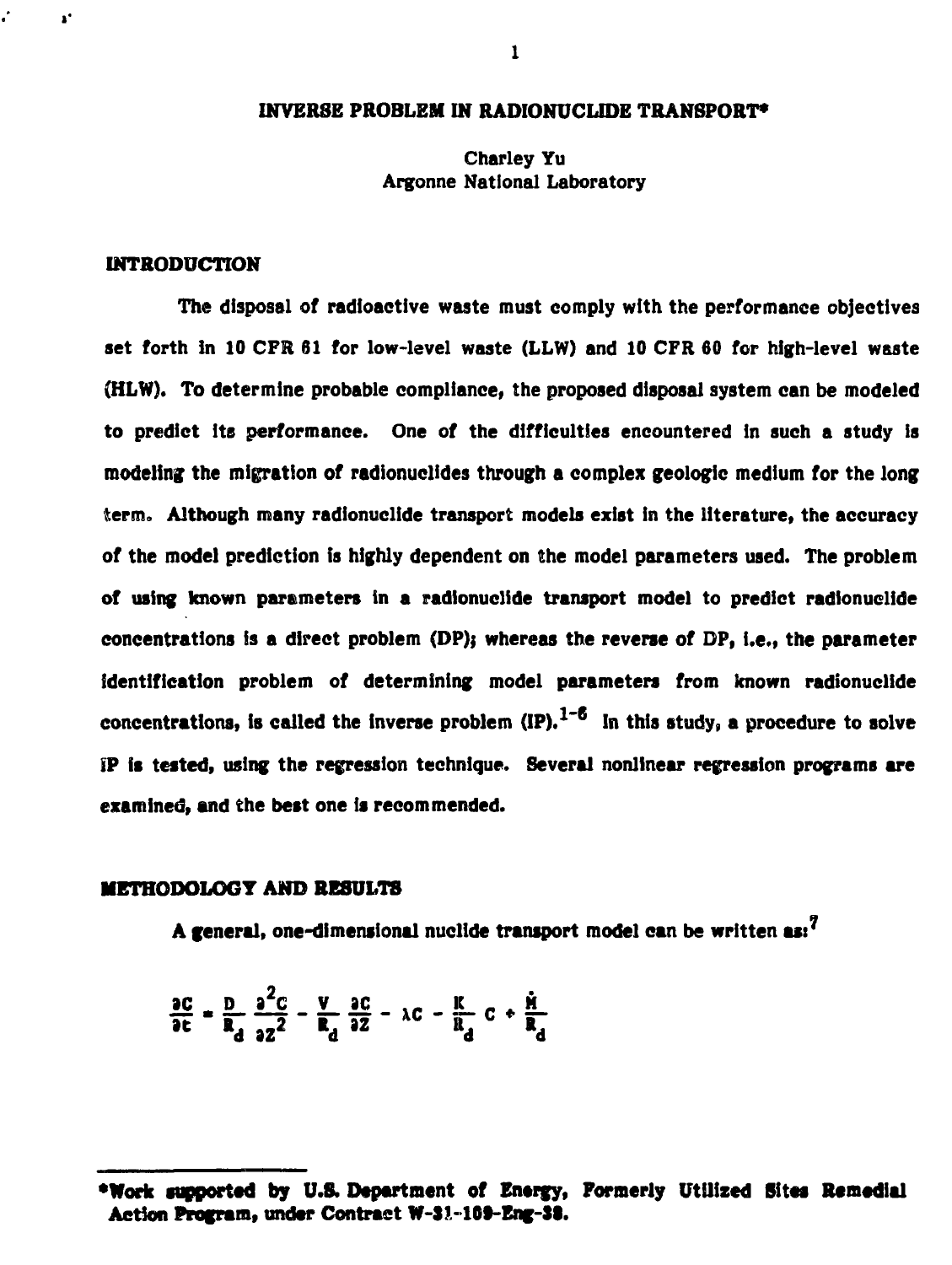where C is the radionuclide concentration, D is the dispersion coefficient,  $R_d$  is the retardation factor, V is the water velocity,  $\lambda$  is the decay constant, K is the degradation rate, and M is the source input. This model has been solved both analytically and **numerically for an infinite and semi-infinite medium.<sup>7</sup> With known radionuclide concentrations, the parameters can be estimated from the analytical or numerical solution by standard regression techniques such as least squares. Both linear and nonlinear least squares techniques have been used. The advantage of using the least squares technique is that the calculated parameters are best linear unbiased estimators (b.l.u.e,). The disadvantage of using this technique is that any outliers are very influential when there are only a few data points.**

**Solving IP using linear regression is a straightforward technique (science). Both simple linear regression and multiple regression, using the MINITAB statistical** package,<sup>10</sup> have been successfully applied to determine radionuclide transport parameters such as dispersion coefficients and retardation factors.<sup>11</sup> Solving IP of the **radionuclide transport equation using nonlinear regression is more of an art than a science. Two statistical packages have the capability to do nonlinear regression, i.e., SA8<sup>12</sup> and BMDP.<sup>1</sup> \* In the SAS package, the NLIN procedure solves the nonlinear regression problems. The user cnn choose from among the steepest-descent method, the modified Gauss-Newton method, the MARQUARDT method, and the secant (DUD) method. In the BMDP package, two programs — 3R and AR — solve nonlinear regression problems. The BMDP3R uses the modified Gauss-Newton method and the BMDPAR uses the secant method. These methods are discussed in detail in Ref. 7.**

**Extensive tests were done to compare the BMDP and SAS procedures. Table 1, which is a partial list of the test results, shows a comparison of two SAS and two BMDP** programs using different initial conditions, with various parameters fixed to the true **values. The concentration data were computer generated, using the parameters listed in Table 1 as the true values. Case 1 shows that tf the parameter values are unbounded,**

 $\mathbf{2}$ 

r.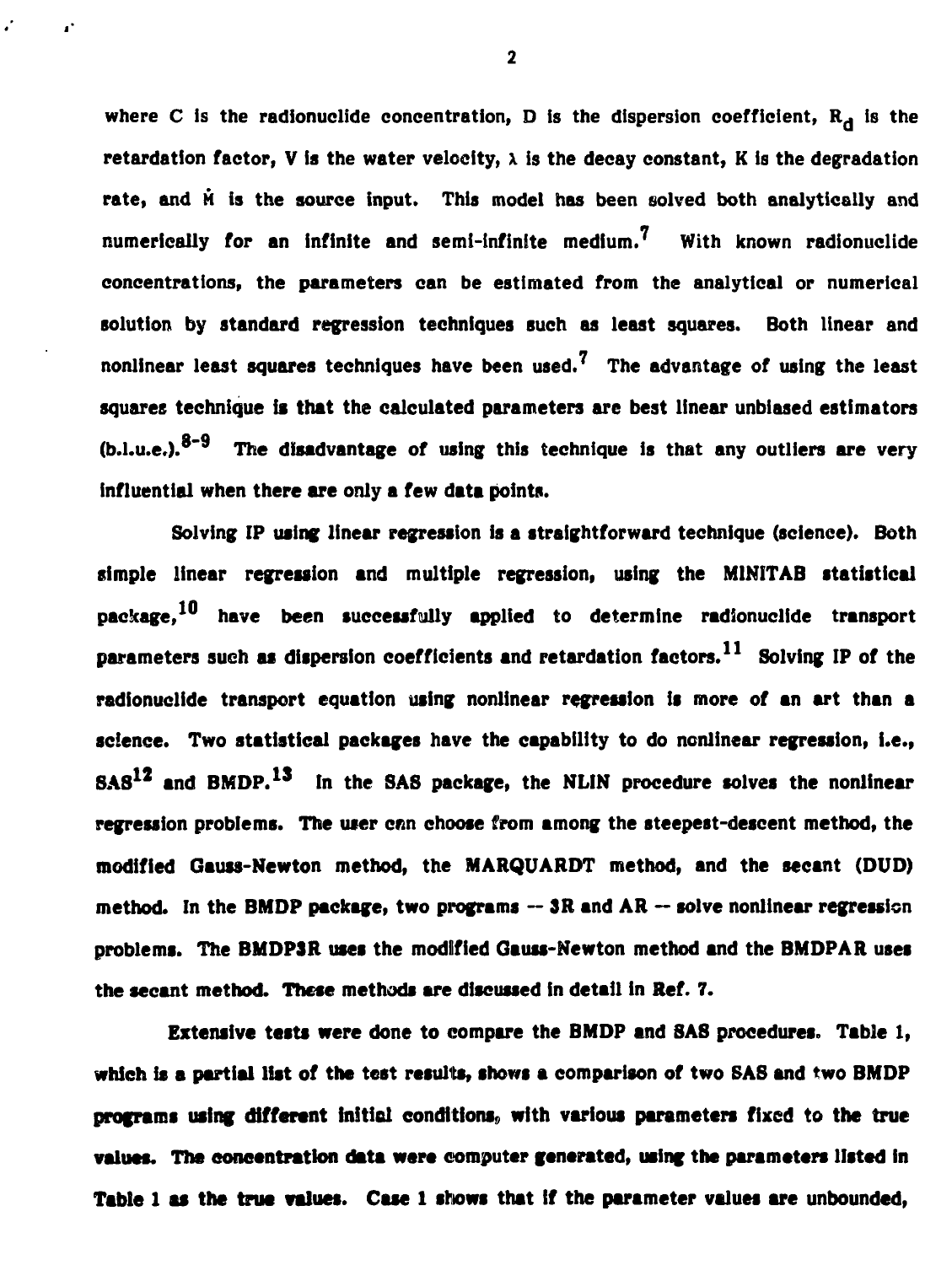| Case<br>u.   | <b>Hechod</b>              | <b>Dispersion</b><br>Coefficient | <b>Betardation</b><br><b>Factor</b> | Mater<br>Velocity | Path<br>Longth | Degradation<br><b>Rate</b> | Initial<br><b>Concentration</b> | Sounds<br><b>Set</b> | Itaration<br>No.  | <b>RSS</b>      | I BN3033<br>CPU Time<br>$\left( \bullet \right)$ |
|--------------|----------------------------|----------------------------------|-------------------------------------|-------------------|----------------|----------------------------|---------------------------------|----------------------|-------------------|-----------------|--------------------------------------------------|
| $\mathbf{1}$ | Initials                   | 20                               | $\mathbf{z}$                        | 10                | 100            | 0.1                        | s                               | $\blacksquare$       | $\bullet$         |                 |                                                  |
|              | <b>MARQUARET</b>           | 13.40                            | 2.449                               | 8.006             | 137.0          | 0.2284                     | $-4.924$                        | Nо                   | 5                 | 0.002703        | 1.07                                             |
|              | marka                      | 20.00                            | 2.000                               | 10.00             | 100.0          | 0.1000                     | 5.000                           | Ħ٥                   | \$                | 0.003953        | 1.30                                             |
|              | ND.                        | 779.8                            | 90.63                               | $-1105$           | 27253          | 1114.                      | 54143                           | Nо                   | 8                 | 0.002679        | 0.90                                             |
|              | <b><i><u>WORKS</u></i></b> | 972762                           | 9419                                | $-154532$         | $-2021192$     | 3.019                      | $-10030$                        | No.                  |                   | 0.003029        | 1.28                                             |
| $\bullet$    | Initials                   | 20                               | $\overline{\mathbf{z}}$             | 10                | 100            | 0.1                        | $\overline{\mathbf{S}}$         | $\bullet$            |                   |                 | $\blacksquare$                                   |
|              | <b>MARQUARDT</b>           | 33.60                            | 10.00                               | 20.00             | 120.00         | 0.1506                     | 5.5                             | Yes.                 | $\mathbf{I}$      | 0.002679        | 0.98                                             |
|              | <b>MOPSE</b>               | 20.00                            | 2.000                               | 10.00             | 100.00         | 0.1000                     | 5.000                           | Yes                  | 5                 | 0.003953        | 1.35                                             |
|              | SCD.                       | 30.00                            | 10.00                               | 20.00             | 120.00         | 0.1500                     | 5.500                           | Yes                  | o                 | 0,002679        | 0.89                                             |
|              | <b>MAPAR</b>               | 6.003                            | 2.090                               | 8.334             | 117.0          | 0.05687                    | 4.288                           | Yes                  | 50                | 0.0000          | 1.51                                             |
| $\mathbf{3}$ | Initiala                   | 20                               | -2                                  | 10                | 100            | 0.1                        | <b>Fixed</b>                    | $\blacksquare$       | $\blacksquare$    |                 | $\blacksquare$                                   |
|              | <b>NABOUARDT</b>           | 30.00                            | 18.00                               | 28.00             | 128.00         | 0.1500                     | $\bullet$                       | Yas                  | 1                 | 0.002679        | 0.94                                             |
|              | mae se                     | 28.00                            | 2.000                               | 10.00             | 100.00         | 0.1000                     |                                 | Yes                  | S                 | 0.003333        | 1.33                                             |
|              | m                          | 30.00                            | 10.00                               | 20.00             | 128.00         | 0.1500                     | $\bullet$                       | Yes.                 | $\bullet$         | 0.002679        | 0.86                                             |
|              | <b>MOPAR</b>               | 30.00                            | 1.931                               | 8.000             | 90.00          | 0.1500                     |                                 | Yes.                 | 13                | 0.002391        | 1.34                                             |
| $\bullet$    | Initiala                   | 20                               | $\mathbf{z}$                        | 10                | Fixed          | 0.1                        | Fixed                           | $\blacksquare$       | $\hbox{\small -}$ |                 |                                                  |
|              | <b>MARQUARDT</b>           | 20.00                            | 2.000                               | 18.00             |                | 0.1003                     |                                 | Yes                  | $\bullet$         | <b>0.C02649</b> | 0.98                                             |
|              | <b>MOF3R</b>               | 28.88                            | 2.000                               | 10.00             | $\bullet$      | 0.1008                     | $\blacksquare$                  | <b>Tes</b>           | 5                 | 0.002649        | 1.33                                             |
|              | m                          | 30.00                            | 10.00                               | 10.00             |                | 0.1560                     | $\qquad \qquad \bullet$         | Yes:                 | $\bullet$         | 0.002679        | 0.82                                             |
|              | <b>BIRPAR</b>              | 7.890                            | 3.159                               | 11.81             |                | 0.04154                    |                                 | Yes:                 | 50                | 0.0009          | 1.47                                             |
| 5            | Initiala                   | 20                               | 2                                   | Fized             | Fized          | 0.1                        | Fixad                           | $\bullet$            | $\bullet$         |                 | ۰                                                |
|              | NAROUARDT                  | 30.60                            | 18.00                               |                   |                | 0.1500                     |                                 | Ye z                 | 1                 | 0.002679        | 0.96                                             |
|              | <b>MOPSE</b>               | 20.00                            | 2.000                               | $\bullet$         | $\bullet$      | 0.1000                     | $\bullet$                       | Yes                  | 5                 | 0.003144        | 1.33                                             |
|              | <b>DWD</b>                 | 30.00                            | 10.00                               | $\sim$            | $\bullet$      | 0.1500                     | $\bullet$                       | <b>Yes</b>           | ۵                 | 0.002679        | 0.84                                             |
|              | <b>MOPAR</b>               | 10.00                            | 4.000                               |                   |                | 0.02000                    |                                 | Yes                  | 50                | 0.000000        | 1.61                                             |
| 6            | Initial                    | 28                               | $\overline{\mathbf{a}}$             | Fixed             | Fixed          | Fixed                      | fixed                           | $\blacksquare$       | $\blacksquare$    |                 | $\blacksquare$                                   |
|              | <b>WARQUARDT</b>           | 39.00                            | 10.00                               |                   |                |                            |                                 | Yes                  | $\mathbf{1}$      | 0.002679        | 0.93                                             |
|              | <b>WORSE</b>               | 20.00                            | 2.000                               |                   |                |                            | $\bullet$                       | Yes                  | s                 | 0.004445        | 1.34                                             |
|              | xo                         | 30.00                            | 10.00                               | $\bullet$         |                |                            |                                 | Yes                  | O                 | 0.002679        | 0.83                                             |
|              | <b>MOPAR</b>               | 18.00                            | 4.00                                |                   |                |                            |                                 | <b>Tes</b>           | 25                | 0.000000        | 1,44                                             |
|              |                            |                                  |                                     |                   |                |                            |                                 |                      |                   |                 |                                                  |
|              | True Values                | 10.0                             | 4.0                                 | 15.0              | 109.2          | 0.82                       | 4.0                             |                      |                   |                 |                                                  |
|              | Unner Douad                | 30.0                             | 10.0                                | 20.0              | 120.0          | 0.15                       | 5.5                             |                      |                   | $\bullet$       |                                                  |
|              | <b>Lover Douad</b>         | 1.0                              | 1.0                                 | 0.0               | 90.0           | 0.0                        | 3.5                             |                      |                   |                 |                                                  |

 $\mathbf{v}_i$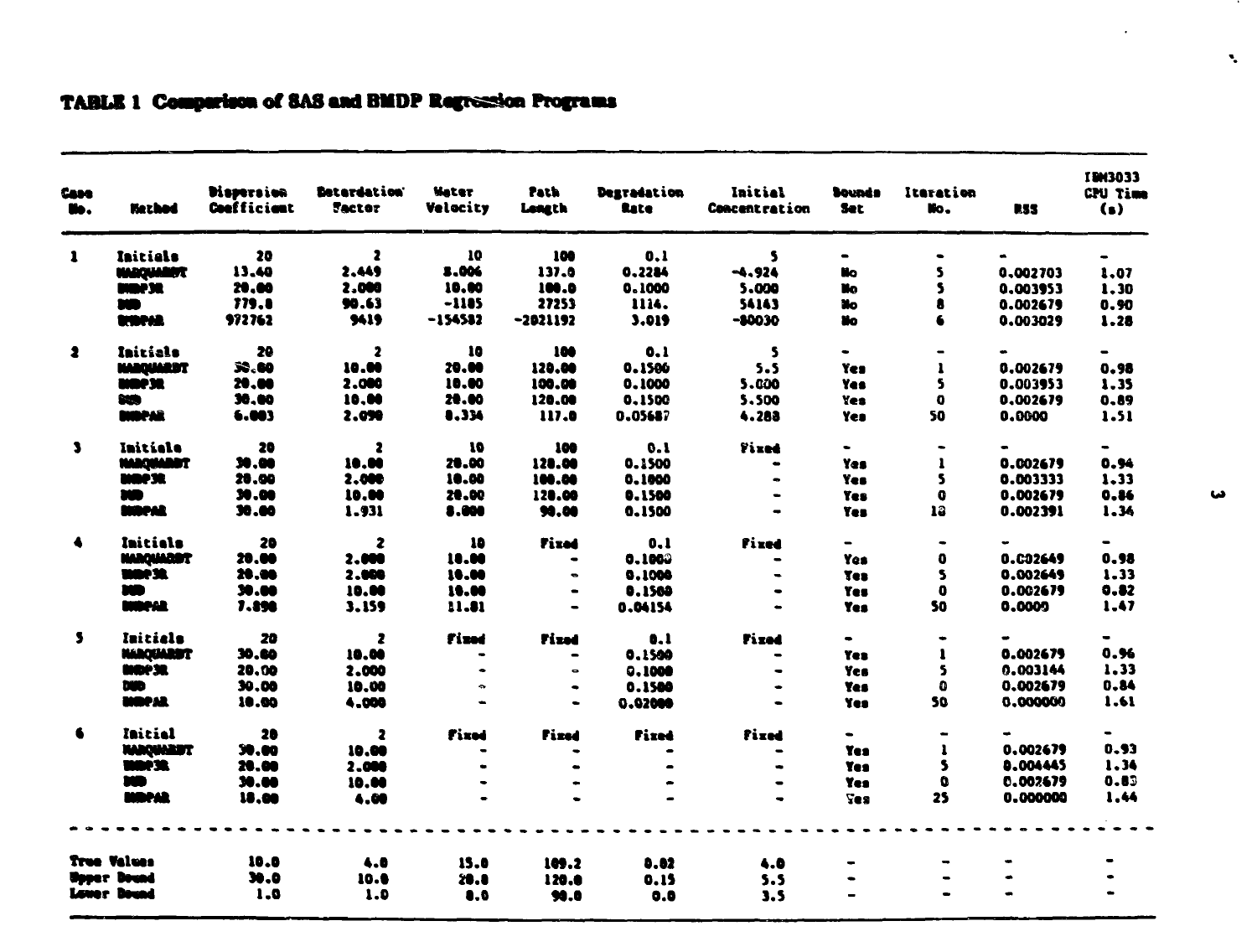**i.e., from -**  $\infty$  **to +**  $\infty$ **, the programs either converged to unrealistic values or remained on the initial estimate. Cases 2-6 show that all programs except BMDPAR remained on either the boundary values or the initial values? only BMDPAR converged to parameters with acceptable residual sum of squares (RSS), although it took more iterations and, thus, was more expensive to run. The BMDPAR even converged to the trua parameters when the other three were fixed to true (known) values (Case 5). The three fixed parameters are Initial concentration, path length, and water velocity. The three determined parameters are dispersion coefficient, retardation factor, and degradation rate. Based on these results, the BMDPAR seems to be superior to other programs. Hence, BMDPAR can be used as the first trial program in solving the IP. If the RSS of using BMDPAR is not acceptable, then other programs may be used to seek improvement.**

### **DISCUSSIONS AND CONCLUSION**

**An important factor determining the convergence of a nonlinear regression program used to solve the IP is the set of initial values used. A bad estimate of the initial value makes the program either converge to local minimum or not converge at all. There is no universal method to determine the initial values. It it the user's own Judgment, based on experience and accessible information. This study demonstrates that it is desirable to set reasonable bounds for parameters to be estimated. It is also desirable to choose a different set of initial values and then use the least RSS parameters as the optimum parameters. The IP it an Important tool for estimating parameters used in a radionuclide transport model for predicting the performance of a radioactive waste disposal system over the long term. Successful use of this tool will provide higher confidence in such predictions.**

4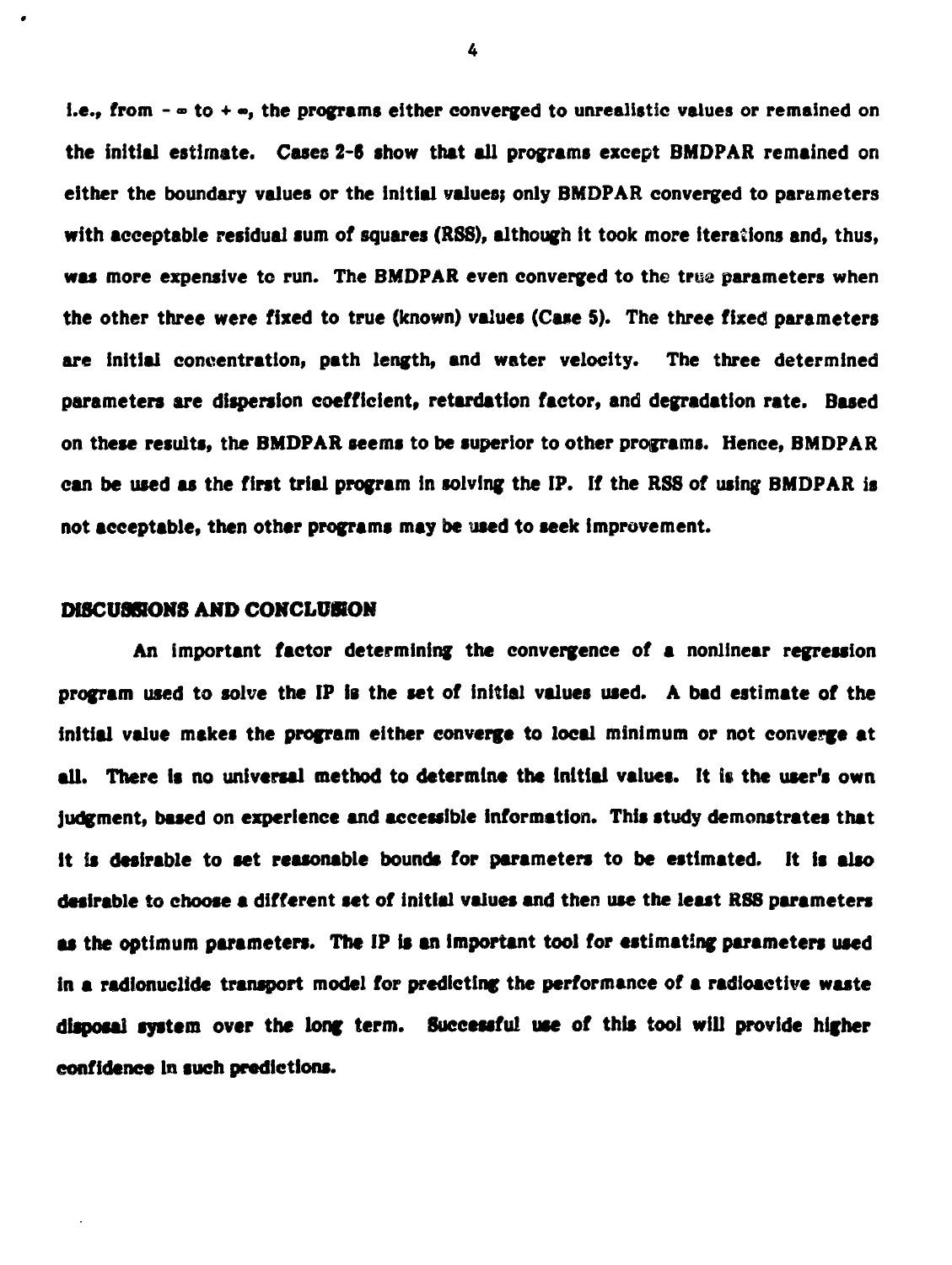#### **REFERENCES**

- **1. C. YU, "Groundwater Pathway Sensitivity Analysis and Hydrologic Parameters Identification for Waste Disposal in Porous Media,"** *Proc. 8th Symposium on Geotechnical and Geohydrologlcal Aspects of Waste Management,* **Fort Collins, Colo., pp. 133-142 (Feb. 5-7, 1986).**
- **2. G. PONZINI, A. LOZEJ, "Identification of Aquifer Transmissivities: The Comparison Model Method,"** *Water Resour. Res.,* **It, 597-622 (1982).**
- **3. D. KASHYAP, S. CHANDRA, "A Nonlinear Optimization Method for Aquifer Parameter Estimation,"** *J.* **Hydro!., 17,163-173 (1962).**
- **4. P.J. SMITH, B.S. PIPER, "A Nonlinear Optimization Method for the Estimation of Aquifer Parameters,"** *J. Hydrol.,* **39, 255-271 (1978).**
- **5. B. SAGAR, 8. YAKOWITZ, L. DUCKSTEIN, "A Direct Method for the Identification of the Parameters of Dynamic Nonhomogeneous Aquifers,"** *Water Resour. Res.,* **11, S63-S70 (1975).**
- **6. 8.P. NEUMAN, "Calibration of Distributed Parameter Groundwater Flow Models Viewed as a Multiple-Objective Decision Process under Uncertainty,"** *Water Resour. Res.,* **9, 1996-1021 (1973).**
- **7. C. YU, "Mathematical Evaluation of Effective Hydrofeologic Parameters and Media Nonhomogeneity from Tracer Breakthrough Curve Data," Ph.D. Thesis, The Pennsylvania State University, University Park, Penn. (1994).**